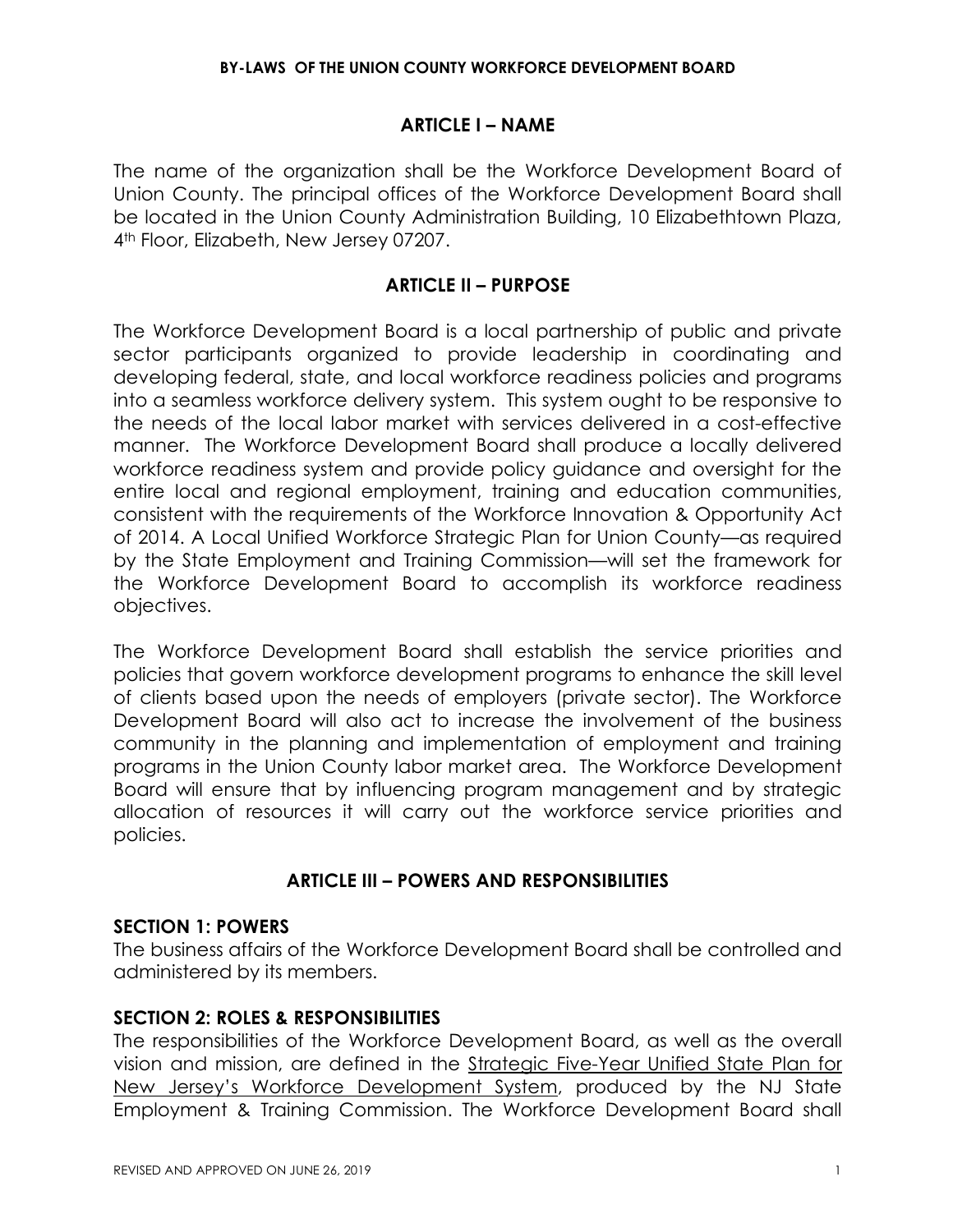serve as a mechanism to communicate local priorities to responsible state and local government agencies to influence the allocation of workforce readiness resources to create a world-class workforce readiness system. This shall be conveyed through the development of a Local Workforce Area Strategic Plan. The responsibility of the Workforce Development Board is to provide guidance for and exercise oversight with respect to workforce readiness partners and activities according to the Local Unified Workforce Strategic Plan. The Workforce Development Board shall:

- A. Establish the local Workforce Development Board governance structure, processes and policies including establishing Workforce Development Board councils/committees to facilitate the work of the Workforce Development Board.
- B. Develop and execute Memorandum of Understanding (MOU) with American Job Center Partners.
- C. Develop a budget for the purpose of carrying out duties of the local board under the Workforce Innovation & Opportunity Act, with the approval of the local Chief Elected Official.
- D. Direct the local Chief Elected Official to disburse funds for Workforce Innovation & Opportunity Activities pursuant to the requirements of the Workforce Innovation & Opportunity Act.
- E. Develop the local Unified Strategic Plan, including policies, standards and operational priorities for the local area. Update the Strategic Plan as required by the State Employment & Training Commission and the NJ Department of Labor & Workforce Development.
- F. Designate or certify the American Job Center Operator and /or terminate an American Job Center Operator for cause, with the agreement of the local Chief Elected Official.
- G. Conduct oversight of the local American Job Center Delivery System, including all adult, dislocated worker and youth activities, jointly or on behalf of the local Chief Elected Official.
- H. Recommend grants or contracts for program activities as appropriate.
- I. Appoint Youth Development Council Members.
- J. Coordinate Workforce Innovation & Opportunity Activities with economic development strategies and other employer linkages.
- K. Conduct all business in an open manner as required by Section 117 (e) of the Workforce Innovation and Opportunity Act and make available to the public on a regular basis.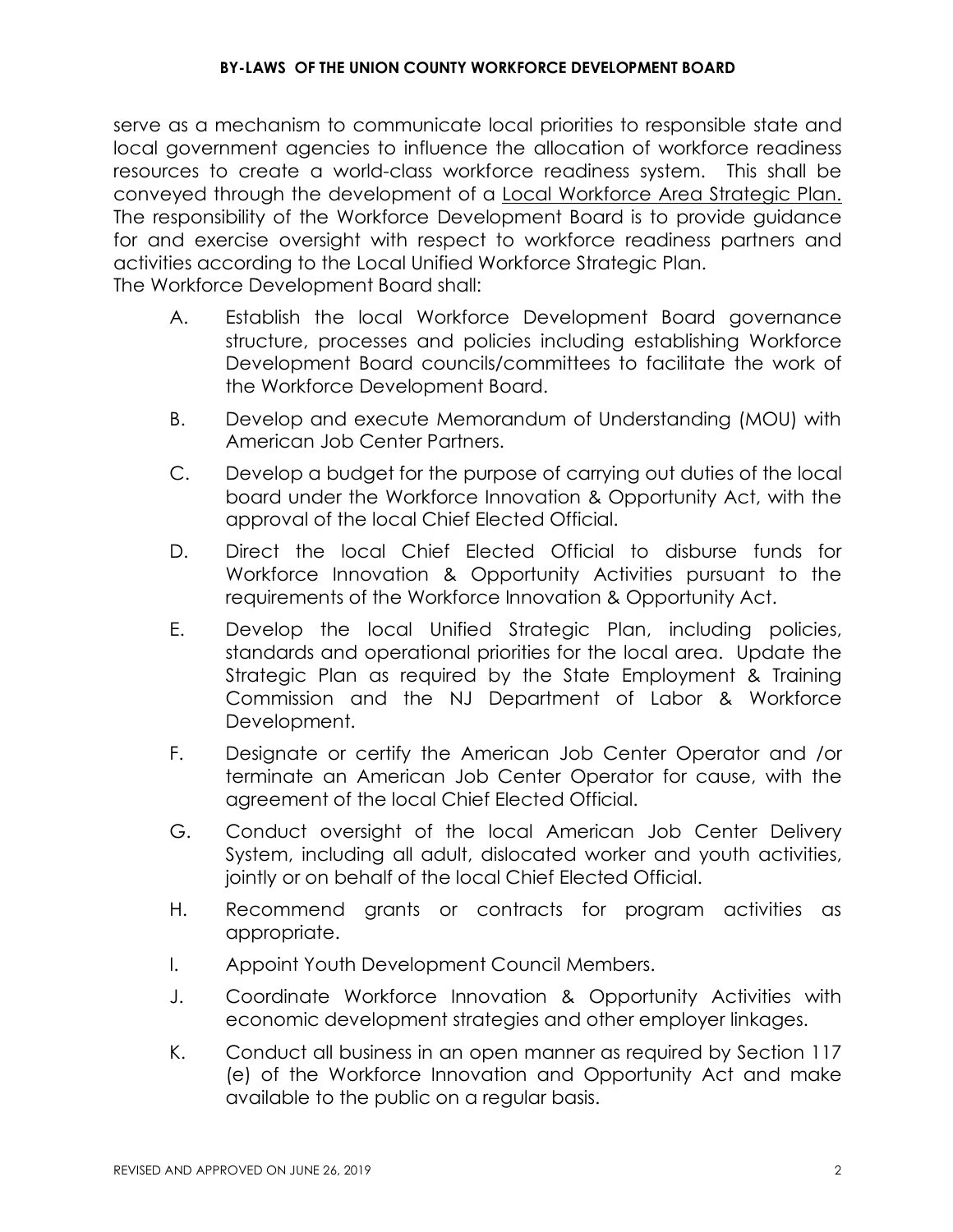- L. Establish local Workforce Development Board By-Laws which at a minimum include board/committee officers election/selection process, standing Workforce Development Board councils/committees, conflict of interest policy, attendance policy, ethical code of conduct and annual meeting designation.
- M. Take the lead in developing a Memorandum of Understanding (MOU) that defines Workforce Development Board and local Chief Elected Official roles and responsibilities, budgeting process and process for approval and removal of Workforce Development Board members.
- N. Oversee the development of the Master Budget, and any modifications thereto, which creates a framework for the annual workforce development contract, for signoff by the Workforce Development Board.
- O. Review annual budget for approval by the local Chief Elected Official with ratification by the Board.
- P. Review budget reports, including fiscal expenditures, on a quarterly basis.
- Q. Review and assess on a quarterly basis the State Employment & Training Commission Dashboard and other performance reports to monitor the local area's performance.
- R. Review and assess performance and activities of the local workforce system including oversight and evaluation of the local American Job Center.
- S. Monitor all contracts for services to ensure services provided as per contract, performance requirements are met, and contracts are in accordance with federal, state, and local laws and regulations.
- T. Responsible for the 2-year Workforce Development Board Certification process to ensure preparedness to meet Certification requirements.
- U. Provide quarterly summary monitoring reports to the local Chief Elected Official on American Job Center System performance.
- V. Prepare an Annual Report that includes elements as required by the State Employment & Training Commission and set forth in the Workforce Development Board Member Handbook.
- W. Create and maintain a local Workforce Development Board website. Contents to minimally include: Workforce Development Board Members, Meeting Minutes, Staff contact information.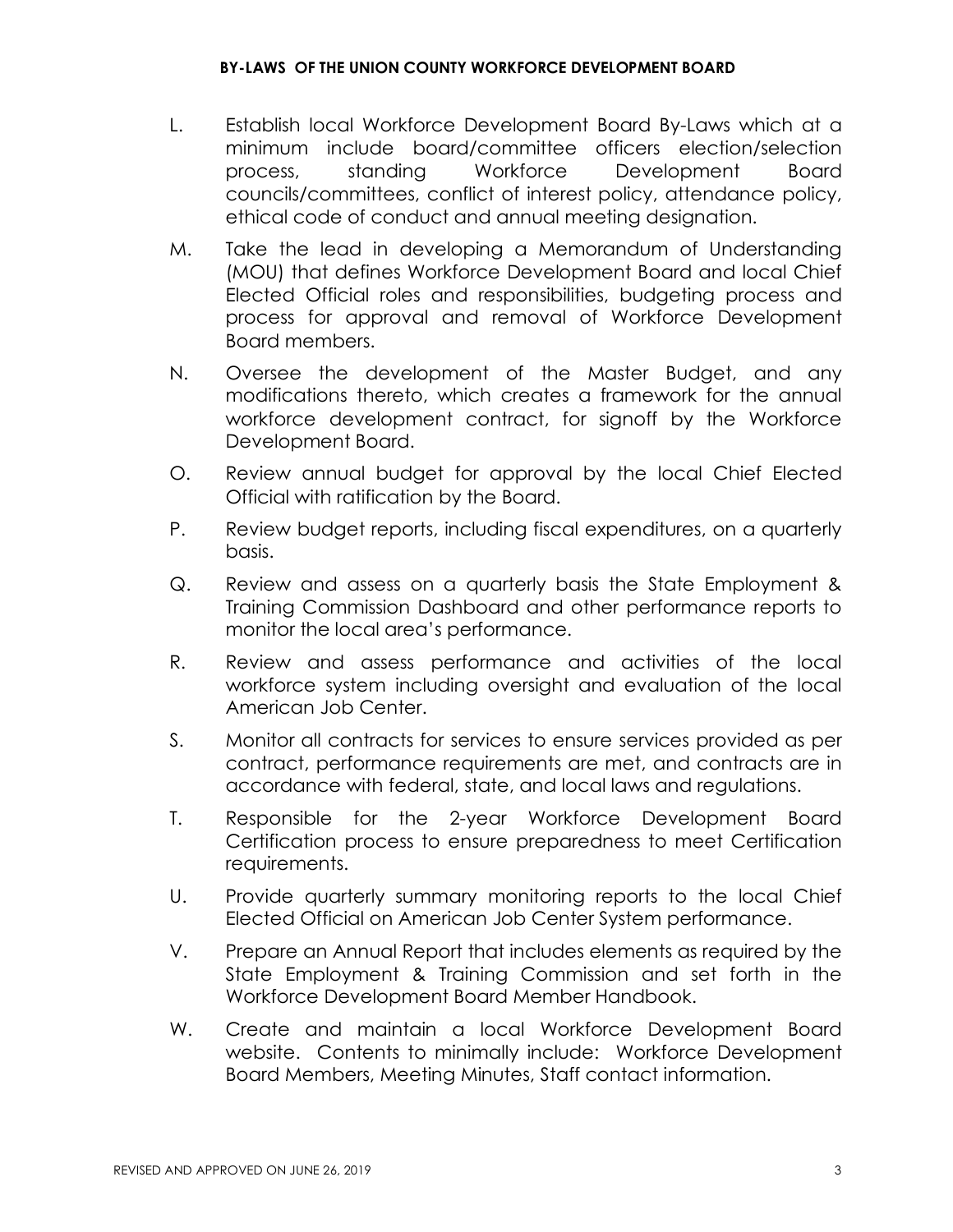#### **BY-LAWS OF THE UNION COUNTY WORKFORCE DEVELOPMENT BOARD**

X. Address the employability concerns of traditionally marginalized populations such as women & minorities (who traditionally constitute the majority of new entrants into the workforce) through workforce specific strategies and activities designed to enhance their employment opportunities

The Workforce Development Board shall establish standards for the procurement of services and to ensure that the standards have been incorporated into the procurement process. The standards for the procurement of services include:

- Ensure standards are incorporated into the process of procuring training providers and program contractors to provide core, intensive and training services.
- Oversee the evaluation process to ensure review and selection of contractors is based on the local plan and Workforce Development Board standards.
- Ensure there is not a conflict of interest in the development, review, selection and/or ratification of contractors, and ensure that all federal, state and local regulations are followed.
- Carry out responsibilities for the Eligible Training Provider List (ETPL) as directed by the State Employment & Training Commission/NJ Department of Labor & Workforce Development.

To provide for active participation, each Board member must sit on at least one standing committee and/or sub-committee.

The Workforce Development Board will not operate workforce programs but will participate in the planning, development, review and approval of the spending plan for these programs. The Workforce Development Board will influence both program management and resource allocation based upon local needs.

Memoranda of Understanding between the Workforce Development Board and the appropriate elected official(s) and American Job Center Partners shall further delineate the responsibilities of the Workforce Development Board. The Workforce Development Board has full authority over the American Job Center Operator and its activities.

## **ARTICLE IV – MEMBERSHIP**

## **SECTION 1: MEMBERSHIP**

The members of the Workforce Development Board shall be appointed by the Board of Chosen Freeholders in accordance with the requirements of the Workforce Innovation & Opportunity Act. Said members are responsible for the recruitment of new board members.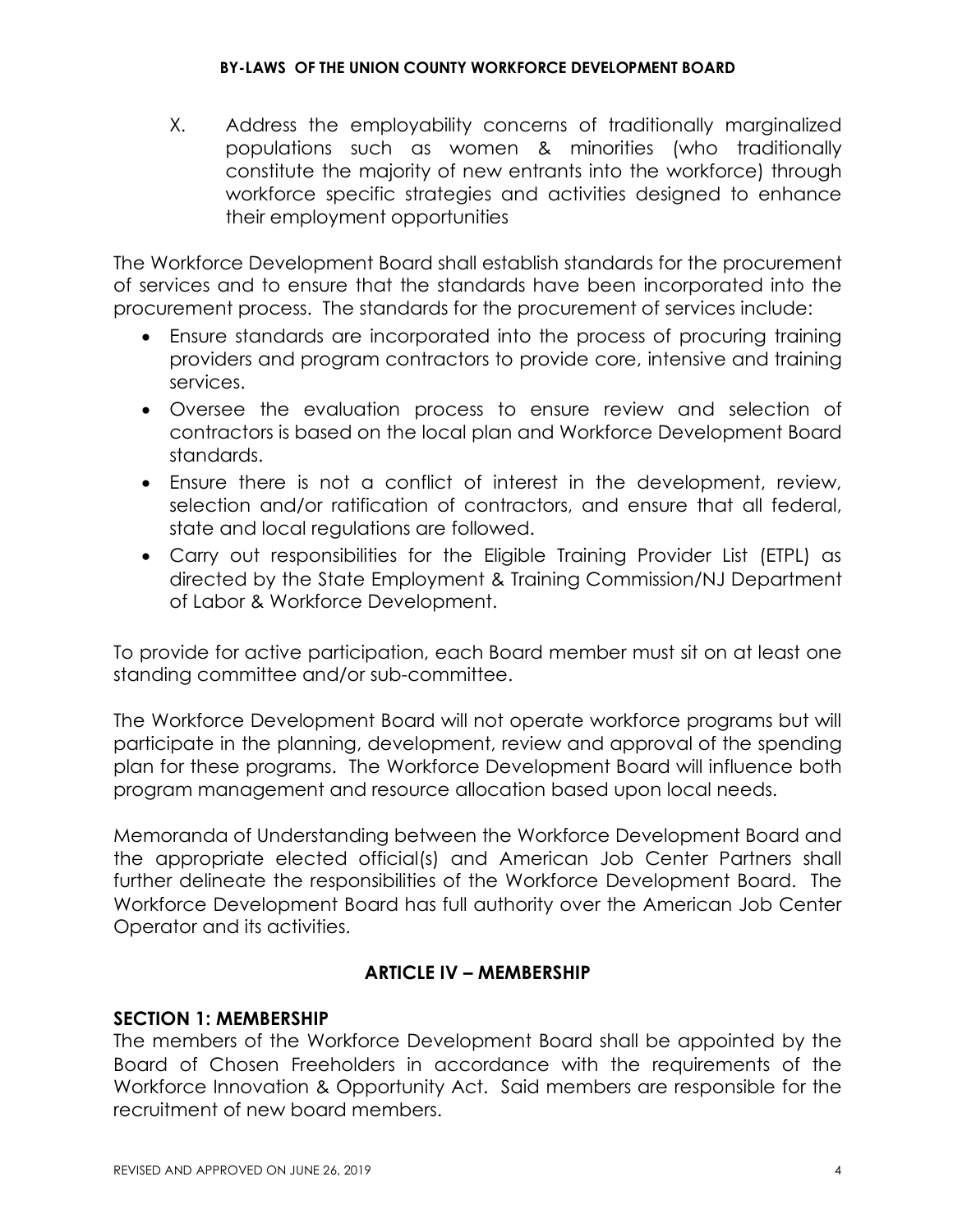No organization or business may have more than one representative on the Workforce Development Board.

### **SECTION 2: ALTERNATES**

Alternate attendees designated by Workforce Development Board members must have prior approval by the Chairperson to function in that member's capacity. A written request from the Workforce Development Board member is required to officially designate an alternate. Notice to designate an alternate must be received by the Chairperson prior to the next Board meeting.

### **SECTION 3: COMPOSITION OF THE WORKFORCE DEVELOPMENT BOARD**

#### **REPRESENTATIVES OF BUSINESS (WIOA SECTION 107(B)(2)(A))**

**The majority** of the members of the Local Board must be representatives of business in the local area. At a minimum, two members must represent small business as defined by the U.S. Small Business Administration. Business representatives serving on Local Boards may also serve on the State Board. Each business representative must meet the following criteria:

- be an owner, chief executive officer, chief operating officer, or other individual with optimum policymaking or hiring authority;
- provide employment opportunities in in-demand industry sectors or occupations, as those terms are defined in WIOA section 3(23); and provide high-quality, work-relevant training and development opportunities to its workforce or the workforce of others (in the case of organizations representing business as per WIOA Sec. 107(b)(2)(A)(ii); and
- are appointed from among individuals nominated by local business organizations and business trade associations.

#### **REPRESENTATIVES OF WORKFORCE (WIOA SECTION 107(B)(2)(B))**

**Not less than 20 percent** of the members of the Local Board must be workforce representatives. These representatives:

- must include **two or more representatives of labor organizations,** where such organizations exist in the local area. Where labor organizations do not exist, representatives must be selected from other employee representatives;
- must include **one or more representatives of a joint labor- management, or union affiliated, registered apprenticeship** program within the area who must be a training director or a member of a labor organization. If no union affiliated registered apprenticeship programs exist in the area, a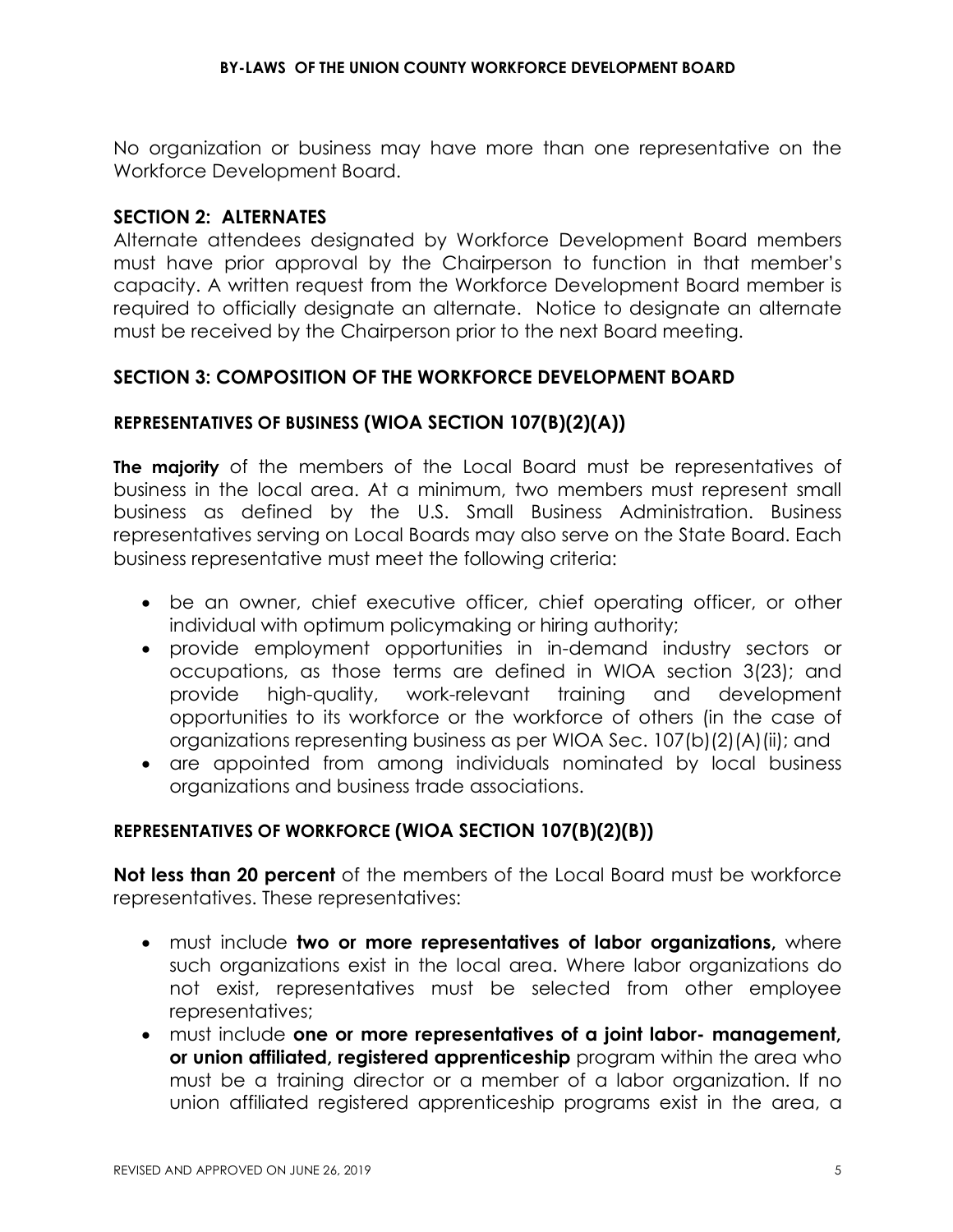representative of a registered apprenticeship program with no union affiliation must be appointed, if one exists; and **may include:** 

In addition to the representatives enumerated above, the Board may include the following to contribute to the 20 percent requirement:

- **one or more representatives of community-based organizations** that have demonstrated experience and expertise in addressing the employment, training or education needs of individuals with barriers to employment, including organizations that serve veterans or provide or support competitive integrated employment for individuals with disabilities; and
- **one or more representatives of organizations that demonstrated experience and expertise in addressing the employment, training, or education needs of eligible youth,** including representatives of organizations that serve out-of-school youth.

# **REPRESENTATIVES OF EDUCATION AND TRAINING (WIOA SECTION 107(B)(2)(C)) THE BALANCE OF LOCAL BOARD MEMBERSHIP MUST INCLUDE:**

- **At least one eligible provider** administering adult education and literacy activities under WIOA title II;
- **At least one representative from an institution of higher education** providing workforce investment activities, including community colleges; and
- **At least one representative from each of the following governmental and economic and community development entities:** 
	- o Economic and community development entities; The state Employment Service Office under the Wagner-
	- o Peyser Act (29 U.S.C. 49 et seq.) serving the local area; and
	- o The programs carried out under title I of the Rehabilitation Act of 1973, other than sec. 112 or Part C of that title.

### **In addition to the representatives enumerated above, the CLEO may appoint other appropriate entities in the local area, including:**

- Entities administering education and training activities who represent local educational agencies or community-based organizations with demonstrated expertise in addressing the education or training needs for individuals with barriers to employment;
- Governmental and economic and community development entities who represent transportation, housing, and public assistance programs;
- Philanthropic organizations serving the local area; and Other appropriate individuals as determined by the chief elected official.

# **SECTION 4: QUALIFICATIONS**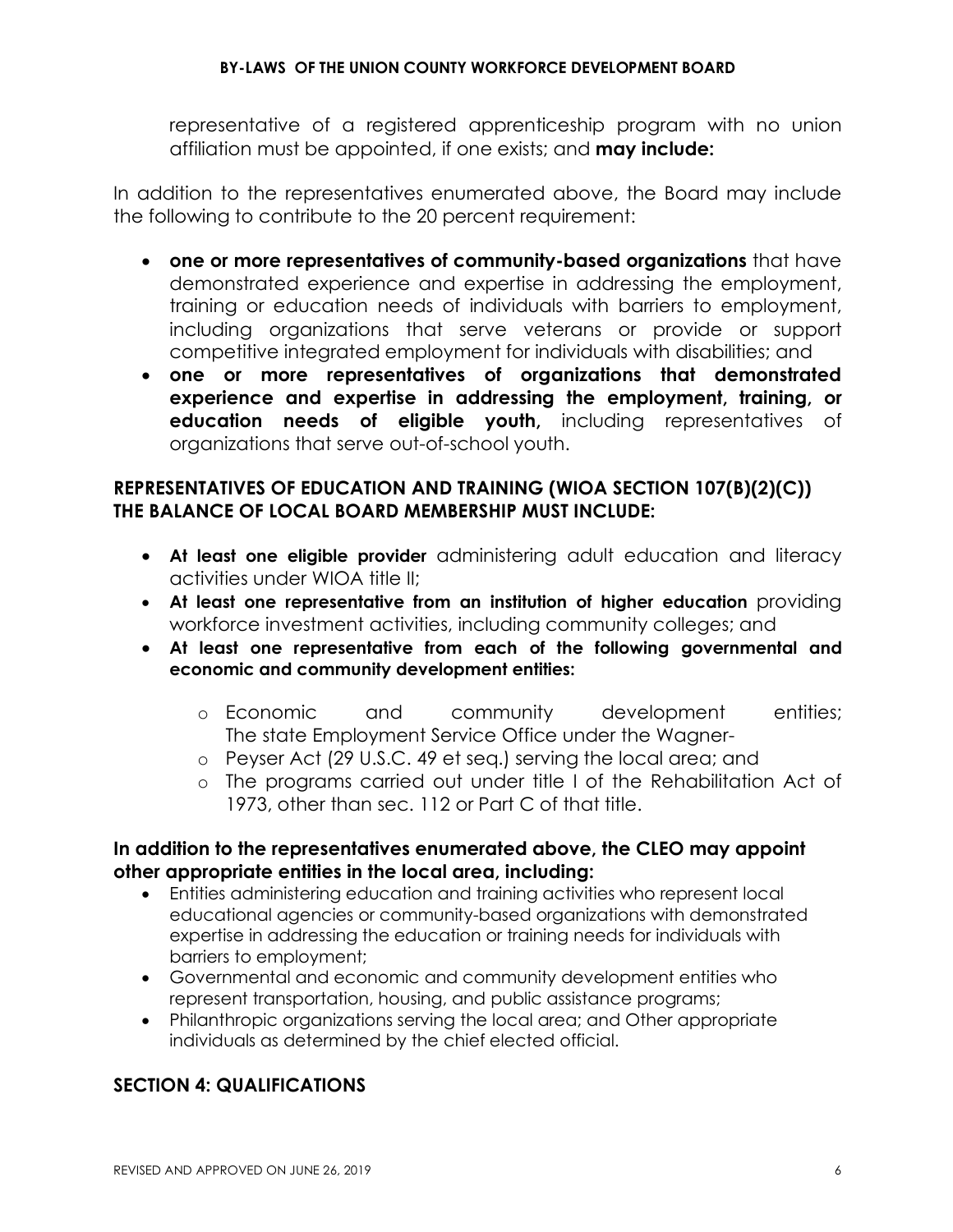Workforce Development Board members must reside in or represent a business, industry or other eligible entity located within Union County, or which employs many residents of Union County.

### **SECTION 5: MANNER OF APPOINTMENT**

Individuals shall be appointed to the Workforce Development Board in accordance with the Workforce Innovation and Opportunity Act and vis-à-vis procedures outlined herein these by-laws.

### **SECTION 6: TERMS**

The term of office for board members shall be fixed at three (3) years. Terms of office shall be effective from the fiscal year July 1st through June 30<sup>th</sup>. Terms of office must be staggered to ensure that no more than half of the Workforce Development Board can have terms which expire during the same year.

### **SECTION 7: VACANCIES**

Any vacancy in the membership of the Board shall be filled according to category, in the same manner as the original appointment. A vacancy shall be deemed to exist when:

- A. A member no longer represents the organization or business from which he or she was originally selected.
- B. A board member resigns by giving written notice to the Chairperson and the Board of Chosen Freeholders.
- C. A board member has moved their business or residence out of the Union County Workforce Development Area.

Local elected officials are expected to fill all vacancies within 60 days from the time a vacancy occurs. The State Employment & Training Commission will be notified immediately about any change in membership.

## **SECTION 8: REMOVAL**

A member shall be removed in accordance with the following procedure:

- A. A board member who has missed three consecutive regular meetings shall be considered to have resigned unless a vote of the Workforce Development Board overrules or the Chairperson determines that such absences were for good cause.
- B. The Chairperson may remove any Board member who has missed three consecutive meetings, whether or not an alternate has attended.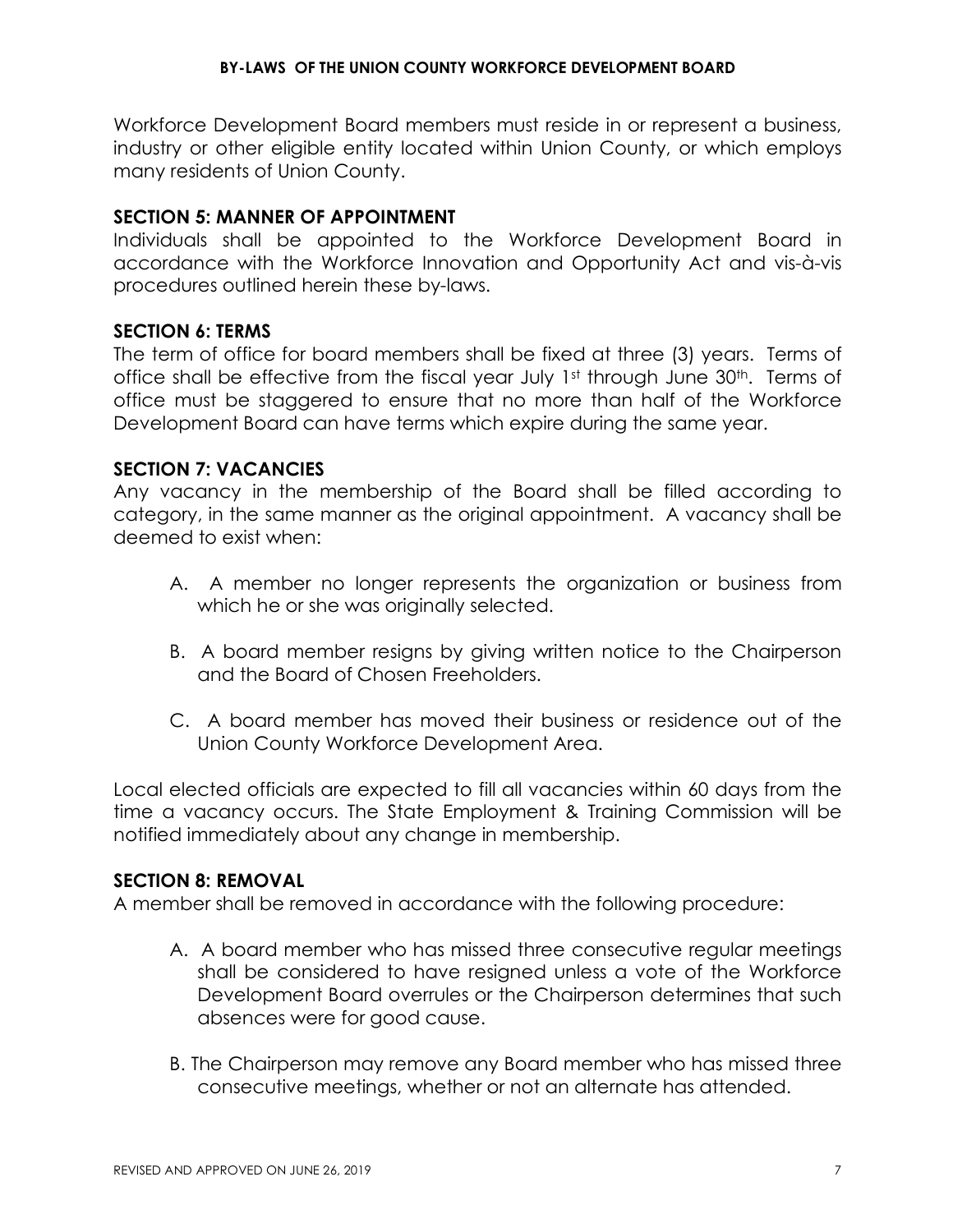C. A member or officer shall be removed for good cause by a majority vote of the Workforce Development Board, if written notice that such a vote will be taken is provided to all Board members at least seven days before the meeting.

# **ARTICLE V – OFFICERS**

### **SECTION 1: COMPOSITION**

The officers of the Workforce Development Board shall be a Chairperson, a Vice Chairperson, and a Secretary. All officers of the Workforce Development Board shall be members of the private sector.

## **SECTION 2: OFFICERS DUTIES**

The duties of the respective Workforce Development Board officers are as follows:

- A. CHAIRPERSON
	- 1. Coordinate and collaborate with the Union County Board of Chosen Freeholders in the development and implementation of workforce development, economic development and educational development policies that are responsive to the needs of both major employers and residents seeking employment within the Northern New Jersey Region.
	- 2. Provide policy direction for the American Job Center Operator and the Workforce Development Board Director so as to effectively implement the policies established by the Workforce Development Board.
	- 3. Develop policies that are driven by the labor-market needs.
	- 4. Observes Robert's Rules of Order in conducting Workforce Development Board and Executive Committee meetings.
	- 5. Facilitate and run a predetermined number of Workforce Development Board and Executive Committee meetings during the year. All meetings should be limited to one hour each.
	- 6. Ensure compliance with all Federal and State Regulations; i.e., having 51% of the board members from the private sector, as required by the Workforce Innovation & Opportunity Act.
	- 7. Help recruit and/or guide the staff in the recruitment efforts of more private sector individuals from major companies in the county and northern region.
	- 8. *Leadership*. It is imperative to have the private-sector providing the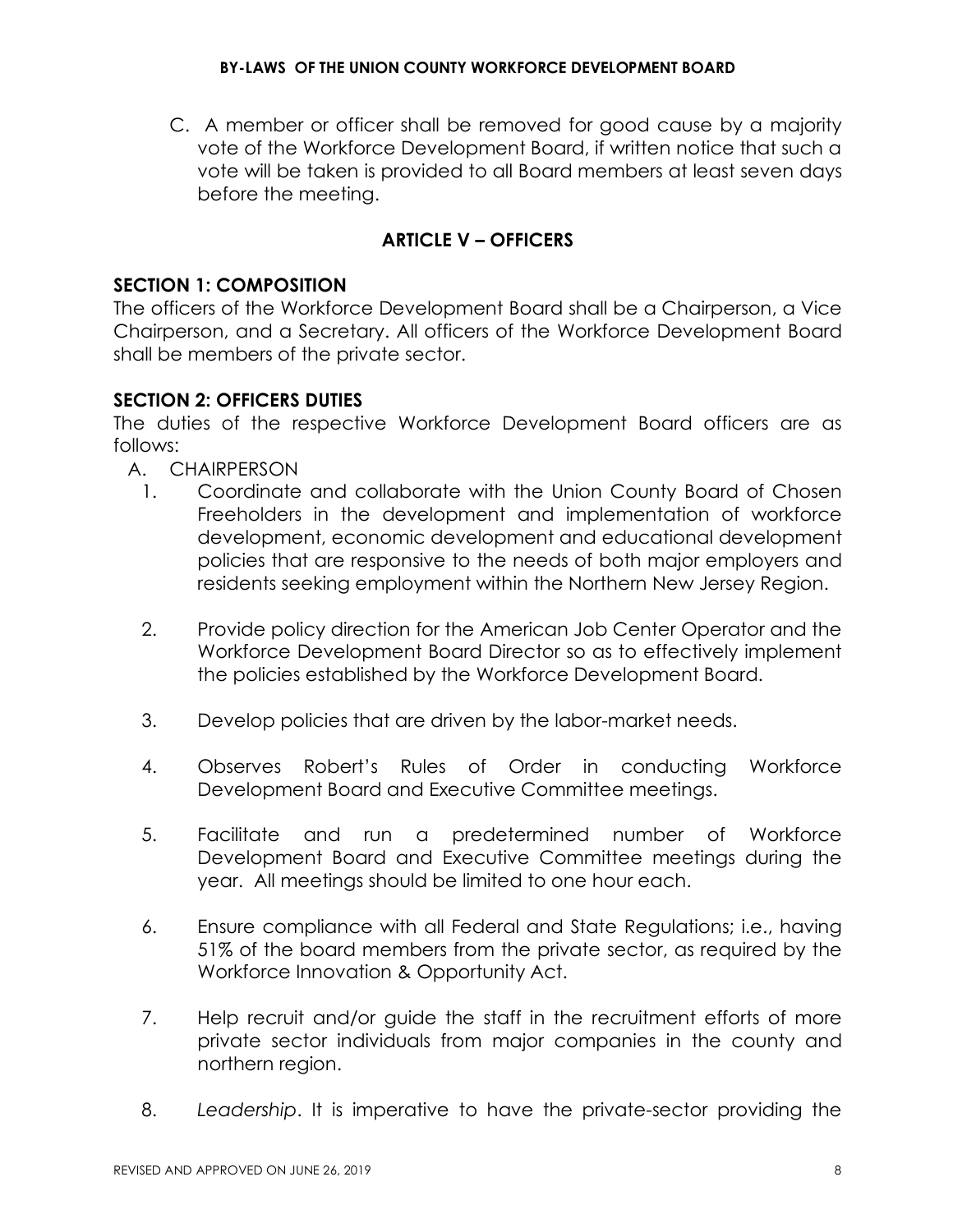proper leadership to help move the Workforce Development Board in the direction of developing the workforce and economic development policies that create self-sustaining jobs for the residents of Union County.

- 9. Appoint members to the Executive Committee and to such other adhoc committees as determined necessary for the successful operation of the Board.
- 10. Appoint chairpersons and members of standing committees.
- B. VICE CHAIRPERSON

The Vice-Chairperson shall perform all the duties of the Chairperson in the event of the Chairperson's absence or incapacity. Accordingly, the Vice-Chair must be a private sector representative.

### C. SECRETARY

The duties of the Secretary shall include, but are not limited to, the following:

- 1. Keeping the minutes and official proceedings of the Workforce Development Board.
- 2. Ensuring that all notices are given in accordance with the requirements of the law or these by-laws.
- 3. Maintaining the official Workforce Development Board roll and calling the roll when required.
- 4. Maintaining all official Workforce Development Board records and making the records available to members upon written request.

The Board may designate one or more staff to act as a Recording Secretary and to assist the Secretary in carrying out the duties of the position.

## **SECTION 3: ELECTION AND TERMS OF OFFICE**

The officers shall be elected each year at the annual meeting of the Workforce Development Board, which shall take place in the month of December or at a time and place that the Workforce Development Board shall designate. Each officer shall hold office for one (1) year. No officer may serve more than two (2) years in the same office.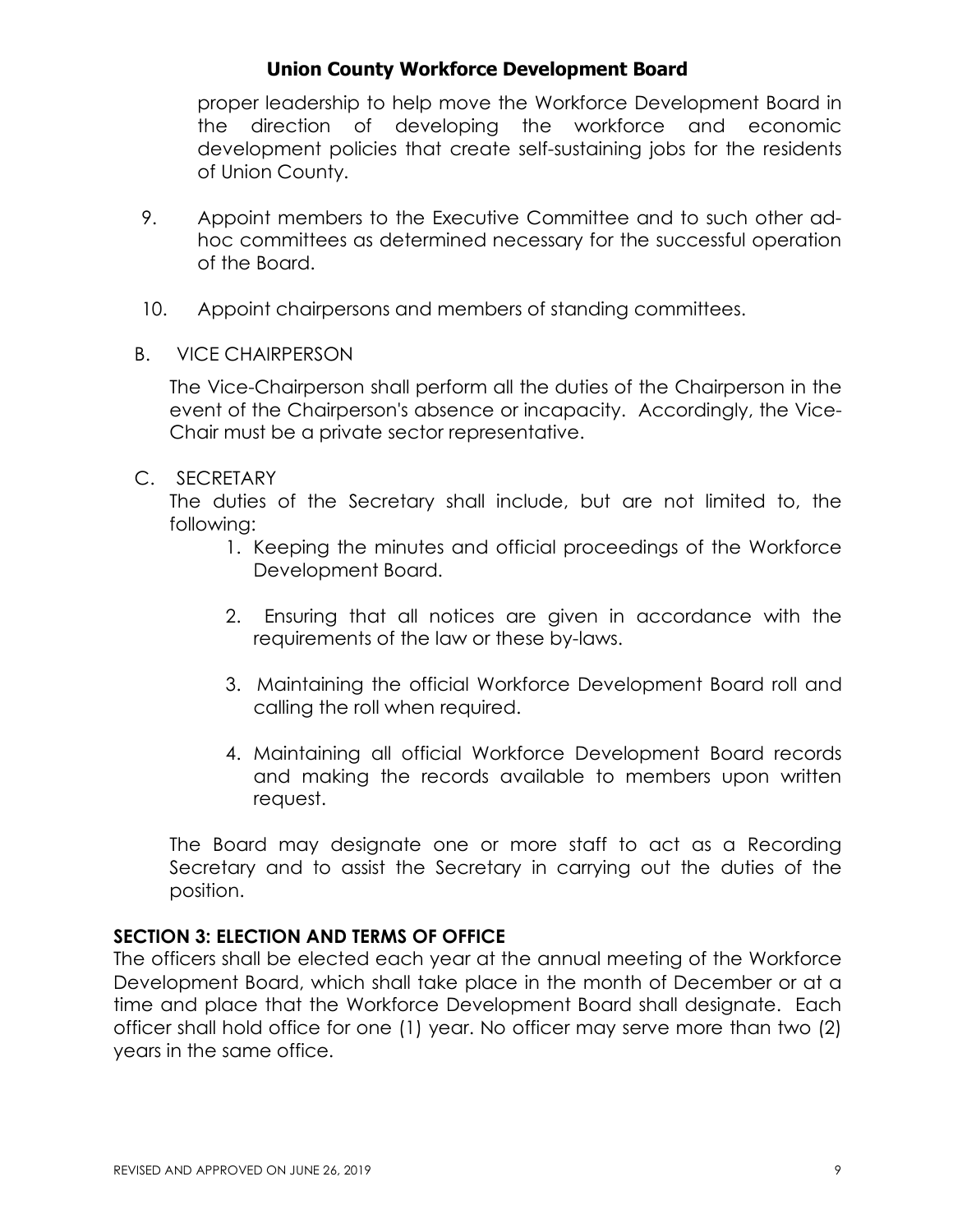## **SECTION 4: VACANCIES**

Vacancies occurring during the course of a term shall be filled by the Union County Board of Chosen Freeholders for the un-expired term of the office at any meeting for which seven days notice of the proposed action has been given.

### **ARTICLE VI – STAFF SUPPORT**

The County of Union shall provide appropriate staff to the Workforce Development Board. At minimum, staff to the Workforce Development Board shall be comprised of a Director and other staff as deemed necessary for the operation of the Board. The Workforce Development Board members shall participate in an advisory capacity in the County process of hiring staff consistent with funding availability. Staff selected in this manner will be housed within the Union County Administration Building and shall be solely dedicated to meeting the needs of the Workforce Development Board.

The Workforce Development Board shall establish staff governance and staff reporting structures to safeguard autonomy of the local Workforce Development Board and enable staff to carry out the local Workforce Development Board's oversight function. The Workforce Development Board Executive Director reports to the Workforce Development Board. The Workforce Development Board staff reports to the Workforce Development Board Executive Director. Workforce Development Board staff carries out the work of the Workforce Development Board and its Committees, as well as other programs and services as determined by the State Employment & Training Commission as necessary.

The Workforce Development Board is responsible for monitoring all contracts for services. As such, staff must be hired/assigned for this monitoring role and must report directly to the Workforce Development Board Executive Director.

As the Board pursues discretionary grant funding, additional staff may be required. Additional staff support may be provided as in-kind contributions from all participating members to assist the staffing of the various committees.

#### **ARTICLE VII – MEETINGS**

#### **SECTION 1: REGULAR MEETINGS**

The Workforce Development Board shall meet a minimum of four (4) times annually at a date, place and time to be fixed by the Chairperson. Each member shall be notified at least seven (7) days prior to the meeting of the date, place, time and proposed agenda of the meeting, in accordance with the Open Public Meetings Act, N.J.S.A. 10:4-6 to 10:4-2.

.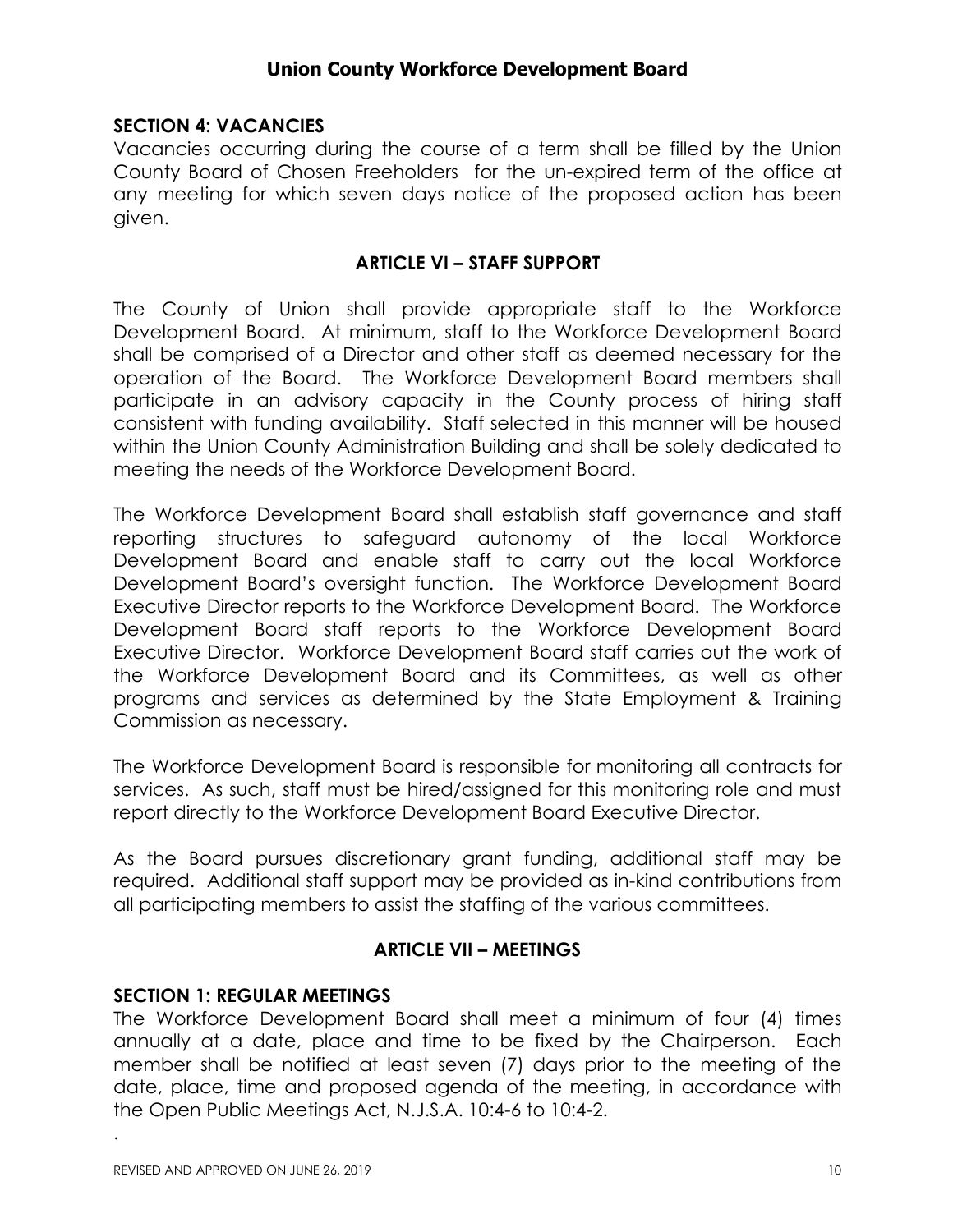### **SECTION 2: SPECIAL MEETINGS**

The Chairperson may call a special meeting of the Board, provided that the Board members are notified at least seven (7) days prior to the meeting and the purpose of the meeting is made known at the time of notification, in accordance with the Open Public Meetings Act, N.J.S.A. 10:4-6 to 10:4-2.

#### **SECTION 3: QUORUM**

One third of the entire Workforce Development Board membership shall constitute a quorum. If a quorum is not present at a meeting, a majority of the members present may vote to reschedule the meeting within four (4) weeks.

## **SECTION 4: PROXIES**

A Workforce Development Board member may vote by proxy. (See also Article IV, Section 3: Alternates)

### **SECTION 5: MANNER OF ACTING**

A vote may only be taken if a quorum is present. A majority of the votes by members present shall be necessary for the adoption of any measure before the Workforce Development Board. All members of the Workforce Development Board are entitled to vote except on matters where a conflict of interest or perceived conflict of interest may exist. All officially recognized alternate attendees, having prior approval granted by the Chairperson, have all the rights and privileges afforded to Board members during the meeting proceedings.

## **ARTICLE VIII – COMMITTEES**

Workforce Development Boards may set up other Committees that focus on key issues in their communities and accomplish the key objectives of the Board.

Workforce Development Board's must assign one or more of the following tasks to a Committee to ensure they are being addressed:

- Leadership, planning, and continuity of efforts toward achieving full implementation of the Workforce Development Board Plan.
- Coordination with economic development.
- Collection and sharing of labor market information.
- Assessment of local programs to ensure they are in line with labor market needs.
- Marketing and communications with respect to the Workforce Development Board's mission and goals.
- Analysis of all local and public resources that support the Workforce Development System.

The Board must ensure that every Committee has a substantial number of business representatives serving so that the business or employer perspective is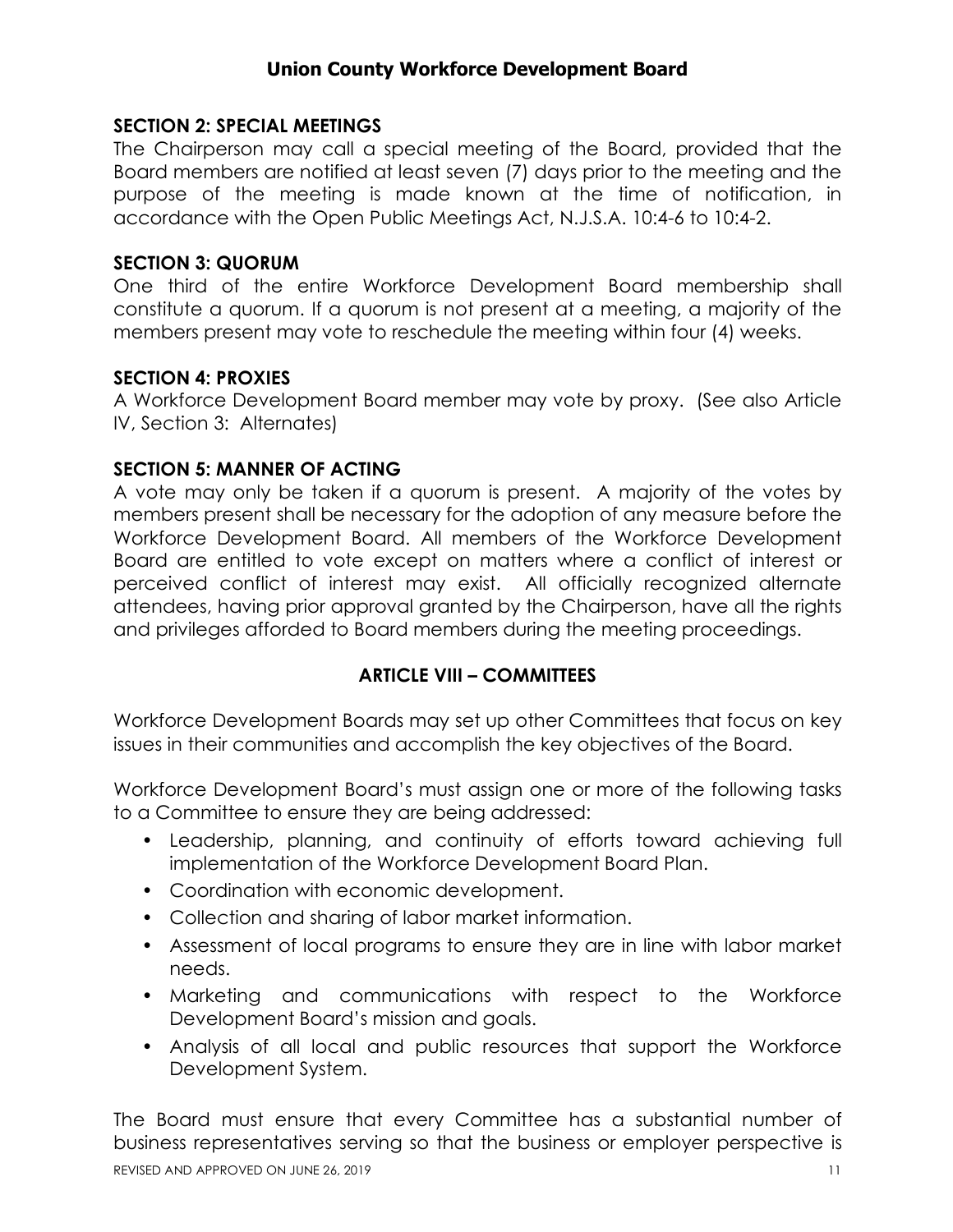considered when carrying out the Committee's work. To provide for active participation, each Board member must sit on at least one standing committee and/or sub-committee.

All committee members of the Workforce Development Board shall be appointed by the Workforce Development Board Chairperson. The Chair of each standing committee shall be ratified by the Workforce Development Board; members may be approved by the Executive Committee. Members of committees need not be Workforce Development Board members; however the Chair of a standing committee must be a Workforce Development Board private sector representative. All committees of the Workforce Development Board shall include significant representation of the business community. A majority of the whole committee shall designate a quorum and a vote of the majority present shall constitute a valid act of the whole committee.

## **SECTION 1: EXECUTIVE COMMITTEE**

The composition of the Executive Committee of the Workforce Development Board shall include: the Officers of the Workforce Development Board, the Immediate Past Chairperson, the Chairpersons of all standing committees and a Member At-Large.

Any actions taken by the Executive Committee must be ratified by the Workforce Development Board at the next regular meeting or at a special meeting called for that purpose. However, a vote of the Executive Committee may constitute a valid act of the whole Workforce Development Board to resolve and ratify agreements between Workforce Development Board meetings. The Executive Committee shall also work closely with city, county, and state economic development agencies, as well as business leadership, to develop policy recommendations, which will coordinate and strengthen all economic development in the Workforce Development Board.

The responsibilities of the Executive Committee shall include:

- Leadership and planning functions including the development of policy recommendations for overall workforce strategic planning.
- Ensure the continuity of the Workforce Development Board's mission in all areas.
- Discussing and developing strategies for cultivating a strong relationship with the Board of Chosen Freeholders.
- Identifying and cultivating relationships with key leaders in the community.
- Reviewing periodic reports.
- Developing an annual Master Budget for approval by the Chief Elected Official with ratification by the Board and monitoring fiscal expenditures against the adopted annual budget.
- Reviewing and negotiating with the State on annual performance measures; reviewing performance reports on a frequent basis.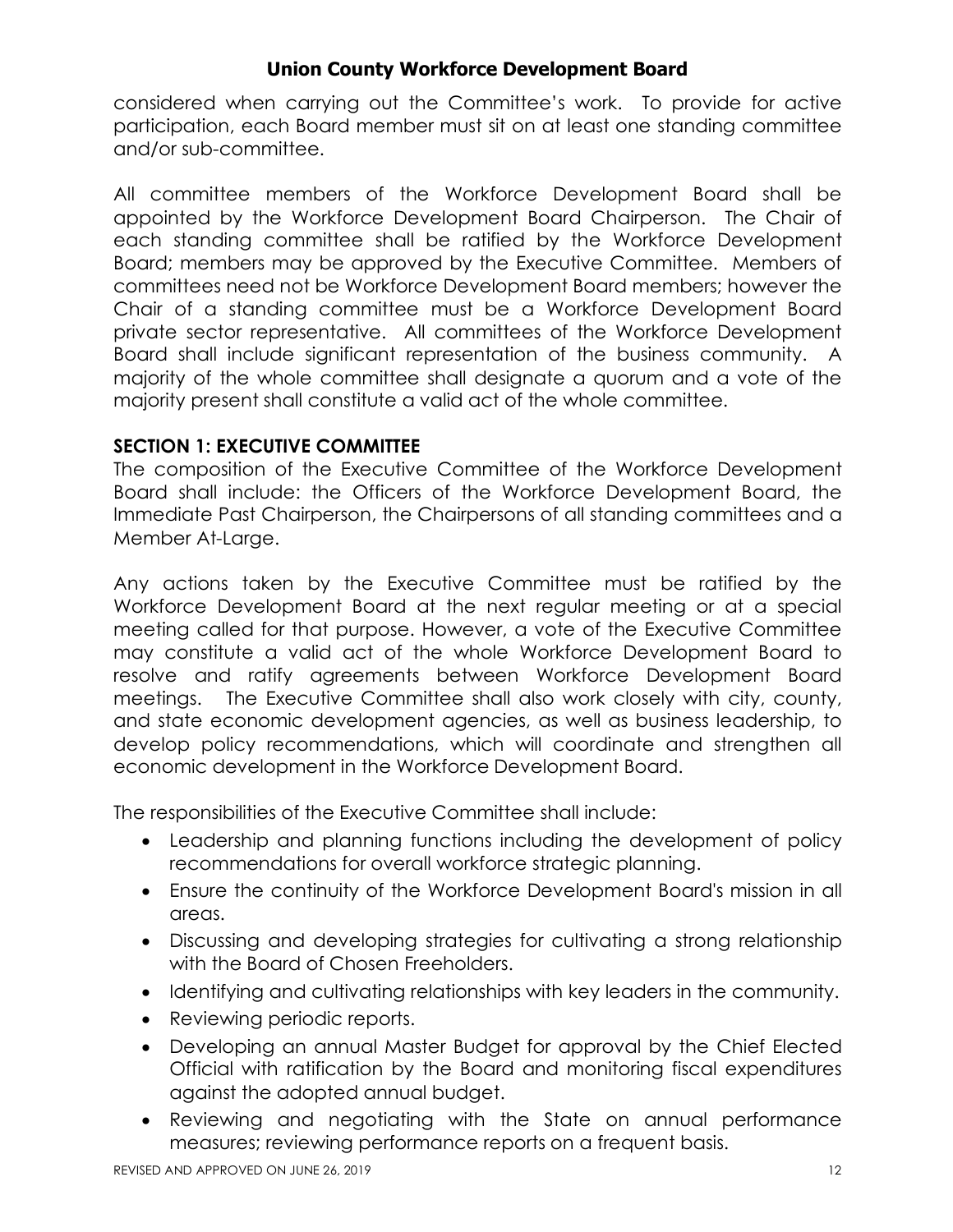• Attending local and State meetings that support the work of the Board and enhance the leadership of the Workforce Development Board.

No individual or organization acting as a vendor or with the intentions of acting as a vendor with the American Job Center may serve on the Executive Committee.

# **SECTION 2: YOUTH DEVELOPMENT COMMITTEE**

A Youth Development Council is required by the State plan. The Workforce Development Board shall appoint the council with ratification by the Board of Chosen Freeholders. The role of the Youth Development Council is to establish and implement a strategic plan for developing a system of youth services capable of preparing youth for further education and future employment.

The Youth Development Council is responsible for developing a comprehensive, integrated and coordinated system of youth services that effectively prepares young people for higher education and future employment. Goals and objectives include:

- Developing and communicating a strategic vision for how the local area will ensure that its targeted youth are adequately prepared for education and employment opportunities. This vision is comprehensive and integrates all educational, employment and supportive service resources.
- Developing policies grounded in best practices for youth that support the State and local vision.
- Setting standards of service that clearly communicate high expectations, accountability and a focus on youth customers. These standards integrate best practices in youth and workforce development and focus specifically on ensuring that youth have the opportunity to develop career plans that will engage them in life-long learning and future employment.
- Development of a Youth Development Strategic Plan.
- Engaging in ongoing dialogue with all stakeholders—businesses, schools, youth providers, parents and youth themselves—to identify needs, possible gaps in service and to map available resources.
- Forging strong partnerships with the K-12 system, providing resources about careers and labor market information and ensuring that youth and parents have the information they need to make informed choices about their education and future employment.
- Setting service priorities and determining how resources can best be used to meet the needs of young people.
- Coordinating local resources, programs and policies with Federal, State and Regional initiatives to make the most effective use of funds.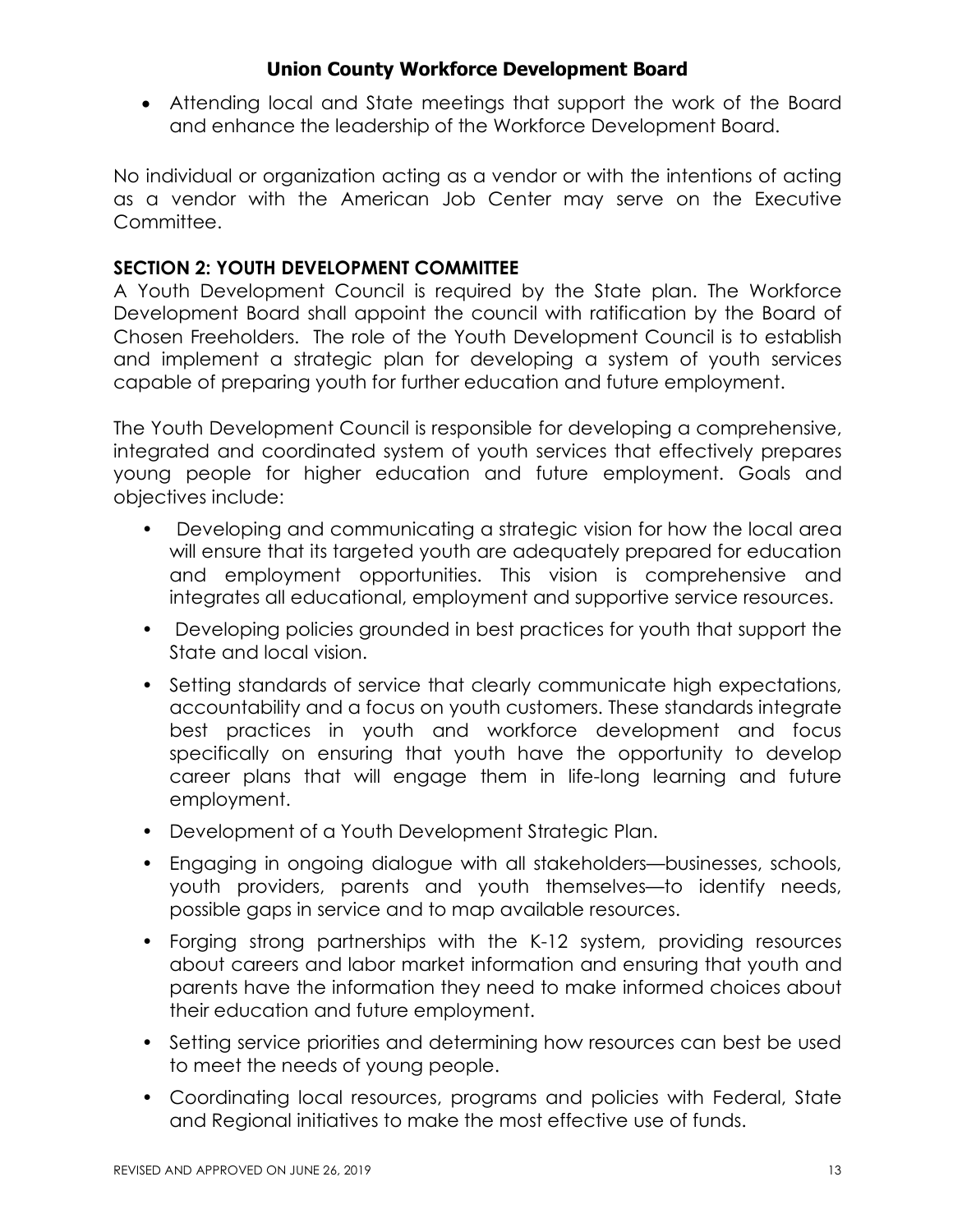# **SECTION 3: AMERICAN JOB CENTER COMMITTEE**

The American Job Center Committee is charged with oversight of the local American Job Center Delivery System including monitoring performance and program enrollments, ensuring Workforce Development Board Plans are being carried out as they relate to American Job Center System services, and mediating disagreements among the Partners. Because of its oversight role, this Committee must be comprised of members who are "disinterested" parties to establish and monitor standards of performance for the local American Job Center Delivery System. *American Job Center Partners cannot serve on this Committee.*

Goals and objectives of the American Job Center Committee include:

- Establish standards for the performance of the American Job Center system.
- Establish annual program enrollment projections.
- Conduct an annual evaluation of the local American Job Center Delivery System.
- Monitor system performance through established common measures and/or other State Employment & Training Commission/NJ Department of Labor & Workforce Development designated performance metrics.
- Performance should be reviewed at least quarterly.
- Conduct "risk assessments" during the course of the year and at year-end, to review the performance of all training providers that impacted a performance measure falling below 90% of meeting the performance goal.
- Review American Job Center Operator reports (prepared by the American Job Center Operator)

## **SECTION 4: LITERACY COMMITTEE**

Its primary mission is to provide active leadership engaging community stakeholders around local needs and priorities for literacy services. The Literacy Committee provides strategic direction and works in collaboration with other programs and initiatives in the local community to develop a comprehensive system of supports for developing the basic literacy skills of local residents.

The Committee's role is to lead the development of a literacy service system by working with stakeholders from the community. The Committee and its partners identify need, provide strategic direction, and establish priorities and overall plans for improving adult literacy.

## **SECTION 5: DISABILITIES COMMITTEE**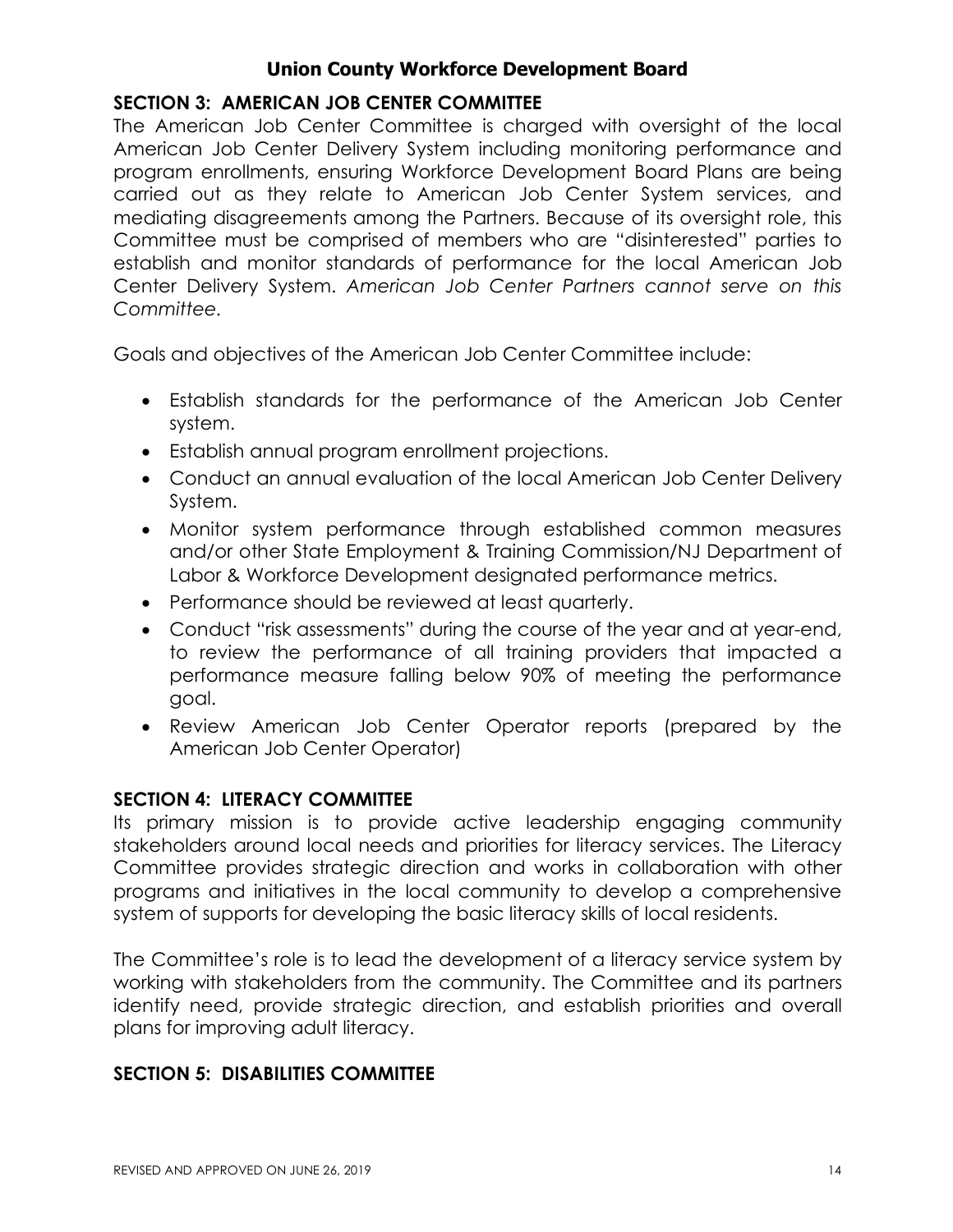The Disabilities Committee is charged with ensuring that all services, including those at the comprehensive American Job Center, and external training sites, are accessible to persons with disabilities and that outreach efforts effectively reach this population.

#### **SECTION 6: AD HOC COMMITTEES**

The Chairperson may appoint such Committees as deemed necessary to further the objectives of Workforce Development Board.

### **ARTICLE IX – FINANCES**

**Section 1:** Budget - The Union County Workforce Development Board shall establish priorities based on local area workforce system needs and identify key activities to direct the development of the annual Master Budget, and review priorities on an ongoing basis. The Union County Workforce Development Board shall create an annual Master Budget including all funds under Workforce Development Board jurisdiction: Workforce Innovation & Opportunity Act (WIA), Temporary Assistance to Needy Families (TANF), Supplemental Literacy, Workforce Development Partnership (WDP), special federal and state grants and any other funds that come under local workforce area jurisdiction. The Union County Workforce Development Board shall develop an annual Master Budget for the purpose of carrying out duties of the local board under the Workforce Innovation & Opportunity Act, with the approval of the Chief Elected Official(s).

The Union County Workforce Development Board shall annually adopt its Master Budget. The County of Union is the recipient for all Workforce Innovation & Opportunity Act funds with all accorded rights and responsibilities for management of such funds. The County of Union will serve as the administrative entity for such funds, and such funds shall be disbursed at the direction of the Workforce Development Board for Workforce Innovation & Opportunity Activities pursuant to the requirements of the Workforce Innovation & Opportunity Act. The Workforce Development Board shall monitor fiscal expenditures against the adopted annual budget.

The annual Master Budget creates the framework for the development of the annual workforce development contract between the State, the Workforce Development Board and the Local Elected Officials, and must be developed with the support of the Workforce Development Board Executive Director and the local Chief Elected Official's fiscal agent. The Master Budget and any modifications to the annual workforce development contract must be approved by the Workforce Development Board and signed off on by the Workforce Development Board Chair for subsequent submission to the local Chief Elected Official.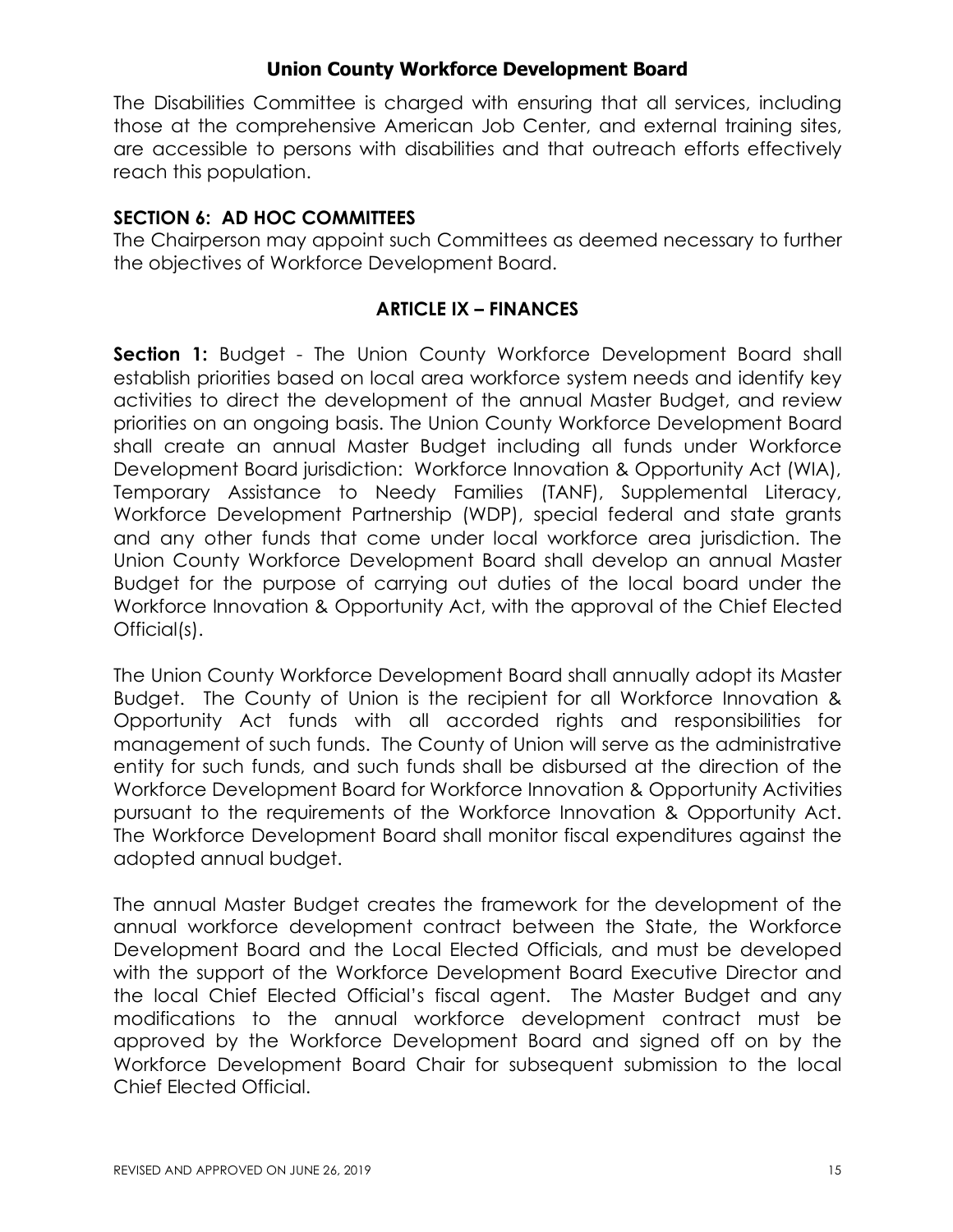The budgeting process must take into consideration the specific requirements of various funding streams, and provide a fully transparent identification of staffing, overhead and program costs, all in adherence to the local area contract assurances and certifications. The budget must include the costs of administration, operations and staffing of the local Workforce Development Board in carrying out its responsibilities as defined in the State Unified Plan, State Employment & Training Commission policies, Workforce Development Board Member Handbook and local Annual Plan.

The Fiscal/Budget Development must be assigned to a Workforce Development Board Committee. The committee responsible must submit quarterly performance and fiscal reports to the Workforce Development Board and the local Chief Elected Official. Refusal of funds must be submitted in writing to the Commissioner of the NJ Department of Labor & Workforce Development and the State Employment & Training Commission Chair, and jointly signed by the Workforce Development Board Chair and the local Chief Elected Official.

### **SECTION 2: REMUNERATION**

Members shall receive no compensation for participation in the activities of the WDB. However, by prior resolution of the WDB, members may be compensated for actual expenses. Such expenses and services must comply in all respects with the provisions of Article XI, "Conflict of Interest."

# **ARTICLE X – INDEMNIFICATION**

The County of Union shall indemnify and hold harmless all Directors, Trustees, or Officers of the Workforce Development Board who are sued in their capacity as such against all claims damages, losses and expenses including attorney's fees resulting from the performance of their duties.

## **ARTICLE XI - CONFLICT OF INTEREST**

The Union County Workforce Development Board "Conflict of Interest" policy is consistent with the State's policy. The State of New Jersey defines Conflict of Interest as:

- No member of any Council or Committee authorized under WIA shall cast a vote on the provision of services by that member, or any organization, which that member directly represents, or vote on any matter, which would provide direct financial benefit to that member or the immediate family of such member.
- Each grant recipient and Workforce Development Board will maintain a written code of standards of conduct governing the performance of persons engaged in the award and administration of contracts and grants. To the extent permitted by State or local law or regulation, such standards of conduct will provide for penalties, sanctions, or other disciplinary actions for violations of such standards by the awarding agency's officers, employees, or agents, or by awardees or their agents.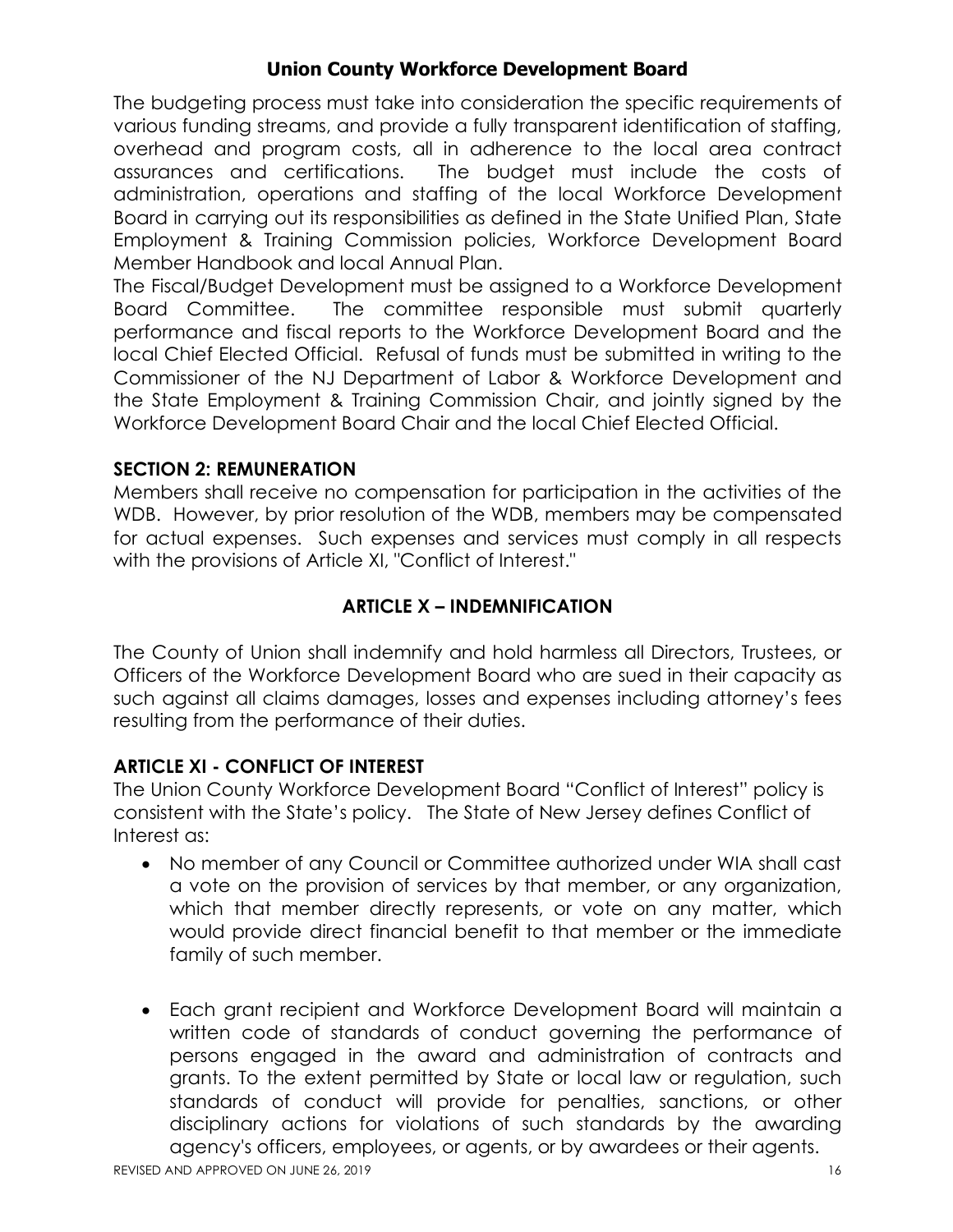- Each grant recipient and Workforce Development Board will ensure that no individual in a decision-making capacity will engage in any activity, including participation in the selection, award, or administration of a grant or contract supported by WIA funds if a conflict of interest, real or apparent, would be involved.
- A conflict of interest would arise whenever a firm or organization is selected for an award and there is a financial or other interest in that firm or organization by: the individual, any member of the individual's immediate family, the individual's partner, or an organization which employs, or is about to employ, any of the above.
- The officers, employees, or agents of the agency and Workforce Development Board members making the award will neither solicit nor accept gratuities, favors, or anything of monetary value from awardees, potential awardees, or parties to agreements.
- The term "immediate family," for conflict of interest, means an employee's spouse, child, legal ward, grandchild, foster child, father, mother, legal guardian, grandfather, grandmother, brother, sister, father-in-law, motherin-law, and other relatives residing in the employee's household.

The Workforce Development Board may enter into contract or transactions with Workforce Development Board members and other affiliated persons on condition that:

- A. The nature and extent of the interest is disclosed to the WDB.
- B. Prior to participating in any discussion of the contract or transaction, the member acknowledges interest in the matter.
- C. The interested member may not discuss or vote on the matter.
- D. The Workforce Development Board authorizes the contract by a two-thirds affirmative vote of those present and voting.

The provisions of this Article apply to all actions taken by the Workforce Development Board and any Committees of the Workforce Development Board.

## **ARTICLE XI – NON-DISCRIMINATION**